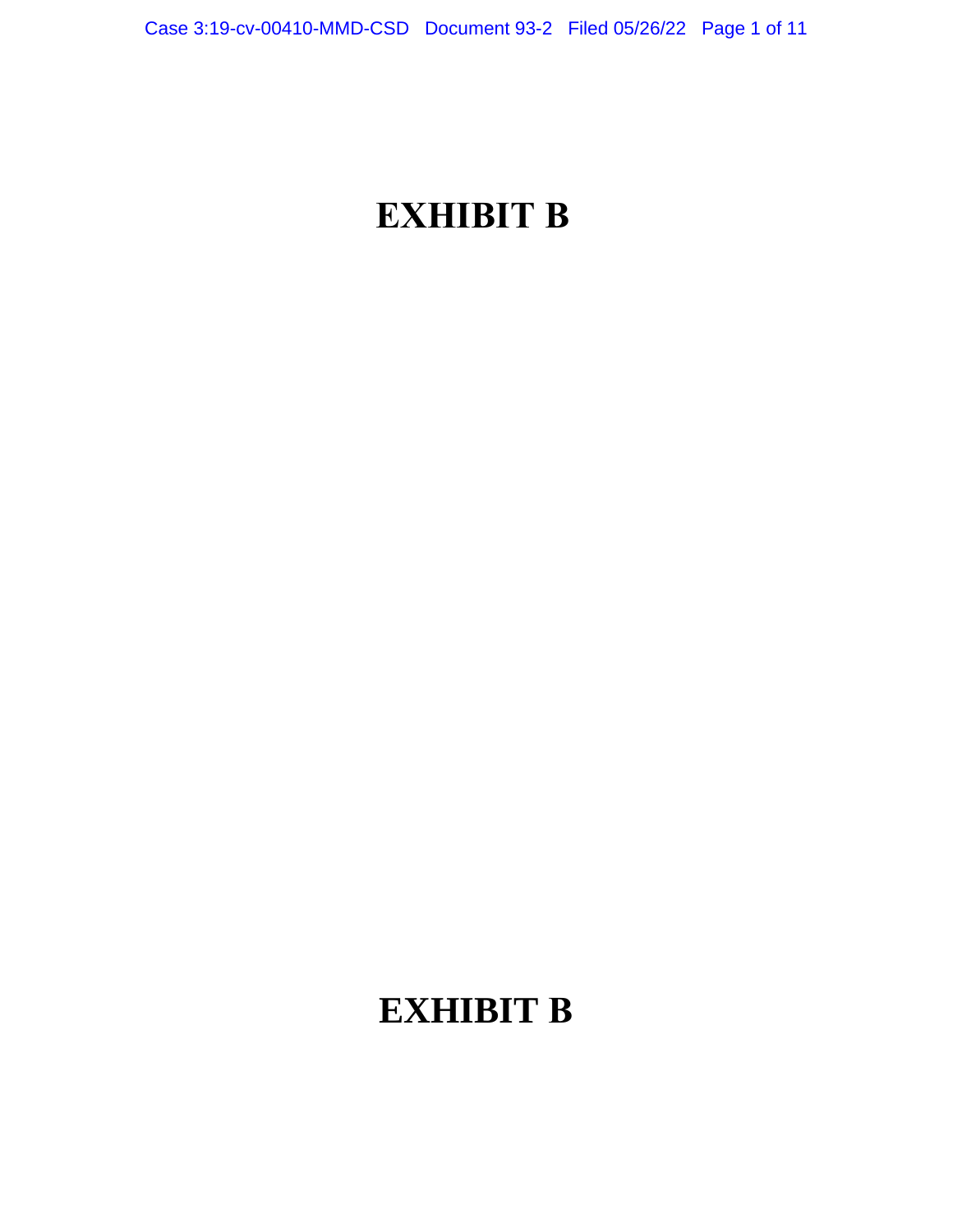|                | Case 3:19-cv-00410-MMD-CSD  Document 93-2  Filed 05/26/22  Page 2 of 11            |  |                                |                                                             |  |
|----------------|------------------------------------------------------------------------------------|--|--------------------------------|-------------------------------------------------------------|--|
|                |                                                                                    |  |                                |                                                             |  |
| 1              | THE O'MARA LAW FIRM, P.C.<br>David C. O'Mara, Esq. (NV BAR 08599)                  |  |                                |                                                             |  |
| $\overline{2}$ | 311 E. Liberty Street                                                              |  |                                |                                                             |  |
| $\overline{3}$ | Reno, NV 89501<br>Tel.: 775.323.1321                                               |  |                                |                                                             |  |
| 4              | Fax:775.323.4082<br>david@omaralaw.net                                             |  |                                |                                                             |  |
| 5              | NEWMAN FERRARA, LLP<br>Jeffrey M. Norton, Esq. (Admitted Pro Hac Vice)             |  |                                |                                                             |  |
| 6              |                                                                                    |  |                                |                                                             |  |
| $\overline{7}$ | Benjamin D. Baker, Esq. (Admitted Pro Hac Vice)<br>1250 Broadway, 27th Floor       |  |                                |                                                             |  |
| 8              | New York, NY 10001                                                                 |  |                                |                                                             |  |
| 9              | Tel.: 212.619.5400<br>Fax: 212.619.3090                                            |  |                                |                                                             |  |
| 10             | $\frac{\text{inorton}(a)}{n}$ flp.com                                              |  |                                |                                                             |  |
| 11             | <b>Attorneys for Plaintiff</b>                                                     |  |                                |                                                             |  |
| 12             | <b>UNITED STATES DISTRICT COURT</b>                                                |  |                                |                                                             |  |
| 13             | <b>DISTRICT OF NEVADA</b>                                                          |  |                                |                                                             |  |
| 14             | JOHN SOLAK, derivatively on behalf of<br>RING ENERGY, INC.,                        |  | Case No. 3:19-cv-00410-MMD-CSD |                                                             |  |
| 15             | Plaintiff,                                                                         |  |                                |                                                             |  |
| 16             | V.                                                                                 |  |                                | <b>NOTICE OF PENDENCY OF</b><br><b>SETTLEMENT OF ACTION</b> |  |
| 17             | LLOYD T ROCHFORD, KELLY HOFFMAN,                                                   |  |                                |                                                             |  |
| 18             | DAVID A. Fowler, STANLEY M. MCCABE, ANTHONY B. PETRELLI and CLAYTON E.<br>WOODRUM, |  |                                |                                                             |  |
| 19             | Defendants.                                                                        |  |                                |                                                             |  |
| 20             | -and-                                                                              |  |                                |                                                             |  |
| 21             | RING ENERGY, INC., a Nevada Corporation                                            |  |                                |                                                             |  |
| 22             | Nominal Defendant.                                                                 |  |                                |                                                             |  |
| 23             |                                                                                    |  |                                |                                                             |  |
| 24             |                                                                                    |  |                                |                                                             |  |
| 25             |                                                                                    |  |                                |                                                             |  |
| 26             |                                                                                    |  |                                |                                                             |  |
| 27             |                                                                                    |  |                                |                                                             |  |
| 28             |                                                                                    |  |                                |                                                             |  |
|                |                                                                                    |  |                                |                                                             |  |
|                |                                                                                    |  |                                |                                                             |  |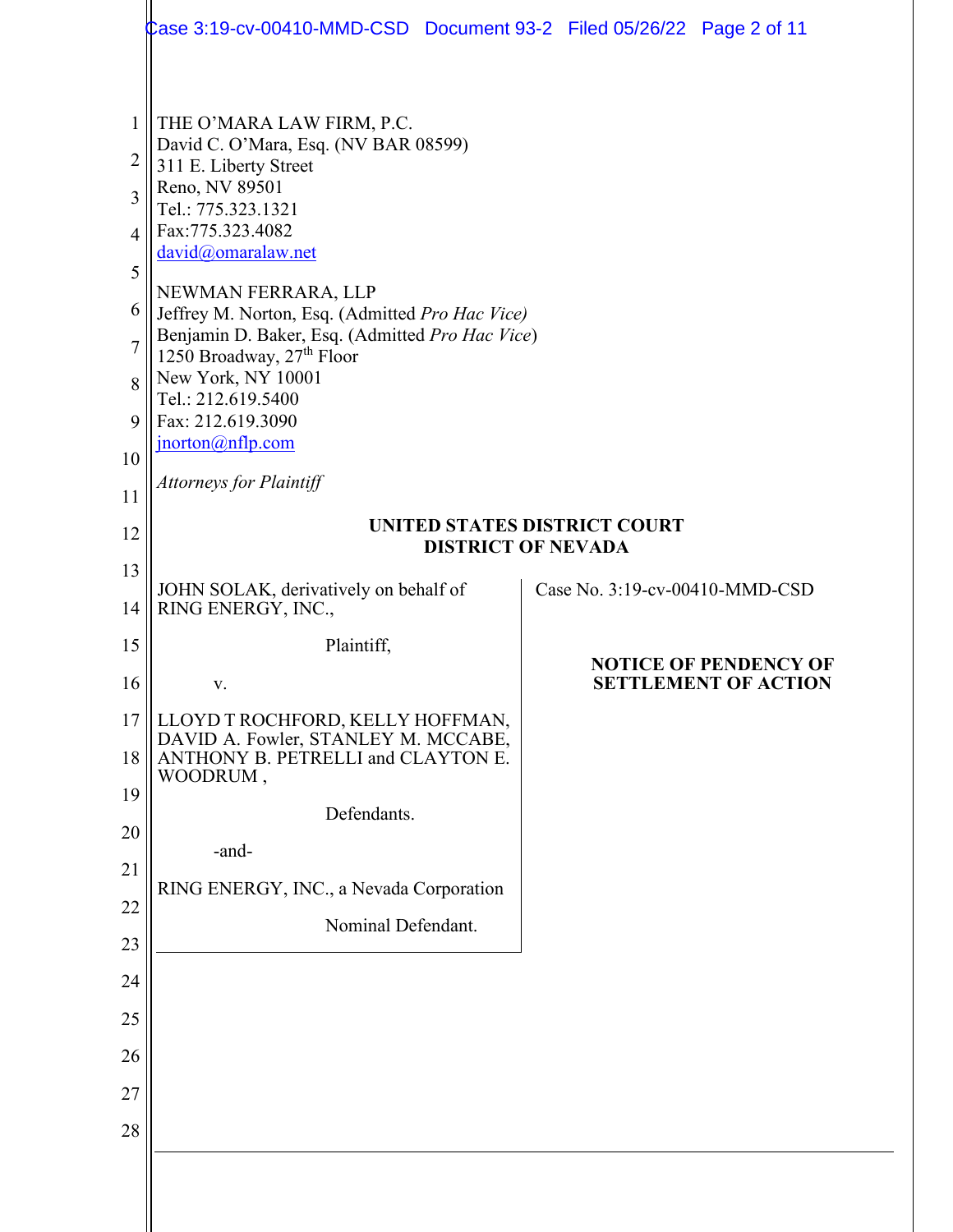|                             | Lase 3:19-cv-00410-MMD-CSD Document 93-2    Filed 05/26/22    Page 3 of 11                                                                 |  |  |  |
|-----------------------------|--------------------------------------------------------------------------------------------------------------------------------------------|--|--|--|
| 1                           | TO: ALL CURRENT STOCKHOLDERS OF RING ENERGY, INC.<br>(TRADING SYMBOL: REI)                                                                 |  |  |  |
| $\overline{2}$              |                                                                                                                                            |  |  |  |
| 3                           | PLEASE READ THIS NOTICE CAREFULLY AND IN ITS ENTIRETY. YOUR RIGHTS<br>WILL BE AFFECTED BY THE LEGAL PROCEEDINGS IN THIS LITIGATION. IF THE |  |  |  |
| $\boldsymbol{\vartriangle}$ | COURT APPROVES THE PROPOSED SETTLEMENT, YOU WILL BE FOREVER<br>BARRED FROM CONTESTING THE FAIRNESS, REASONABLENESS<br><b>AND</b>           |  |  |  |
| 5                           | ADEQUACY OF THE PROPOSED SETTLEMENT, OR PURSUING THE RELEASED<br><b>CLAIMS DEFINED HEREIN.</b>                                             |  |  |  |
| 6                           | IF YOU DO NOT OBJECT TO THE PROPOSED SETTLEMENT, OR THE AGREED-TO                                                                          |  |  |  |
| $\overline{7}$<br>8         | ATTORNEYS' FEE AND EXPENSE AMOUNT DESCRIBED IN THIS NOTICE, YOU ARE<br>NOT OBLIGATED TO TAKE ANY ACTION.                                   |  |  |  |
| 9                           | I.<br><b>WHY ARE YOU RECEIVING THIS NOTICE?</b>                                                                                            |  |  |  |
| 10                          | The purpose of this Notice is to inform you of (i) a lawsuit (the "Derivative Action") in the                                              |  |  |  |
| 11                          | United States District Court for the District of Nevada (the "Court") brought on behalf of Ring                                            |  |  |  |
| 12                          | Energy, Inc. ("Ring" or the "Company"); (ii) a proposal to settle the Derivative Action as provided                                        |  |  |  |
| 13                          | in a Stipulation of Compromise and Settlement which sets forth the terms and conditions of the                                             |  |  |  |
| 14<br>15                    | proposed settlement of this Action (the "Stipulation"); and (iii) your right, among other things, to                                       |  |  |  |
| 16                          | attend and participate in a hearing to be held on __________, 2022 at _________ a.m. / p.m., in the                                        |  |  |  |
| 17                          | Bruce R. Thompson Federal Courthouse, 400 S. Virginia St., Reno, Nevada, 89501 or via Zoom                                                 |  |  |  |
| 18                          | (the "Settlement Hearing"). This Notice describes the rights you may have under the Stipulation                                            |  |  |  |
| 19                          | and what steps you may, but are not required to, take concerning the proposed Settlement. If the                                           |  |  |  |
| 20                          | Court approves the Stipulation, the parties will ask the Court to approve an Order and Final                                               |  |  |  |
| 21<br>22                    | Judgment (the "Final Judgment") that would end the Derivative Action.                                                                      |  |  |  |
| 23                          | <b>BACKGROUND TO THE DERIVATIVE ACTION AND SETTLEMENT</b><br>П.                                                                            |  |  |  |
| 24                          | THE FOLLOWING DESCRIPTION DOES NOT CONSTITUTE FINDINGS OF ANY<br><b>COURT. IT IS BASED ON STATEMENTS OF THE PARTIES AND SHOULD NOT BE</b>  |  |  |  |
| 25                          | UNDERSTOOD AS AN EXPRESSION OF ANY OPINION OF ANY COURT AS TO THE<br>MERITS OF ANY OF THE CLAIMS OR DEFENSES RAISED BY ANY OF THE PARTIES. |  |  |  |
| 26                          | Plaintiff John Solak ("Plaintiff" or "Mr. Solak") is a current stockholder of Ring. Nominal                                                |  |  |  |
| 27                          | Defendant Ring is a natural gas company that is incorporated in Nevada and headquartered in The                                            |  |  |  |
| 28                          |                                                                                                                                            |  |  |  |
|                             | $-2-$                                                                                                                                      |  |  |  |
|                             |                                                                                                                                            |  |  |  |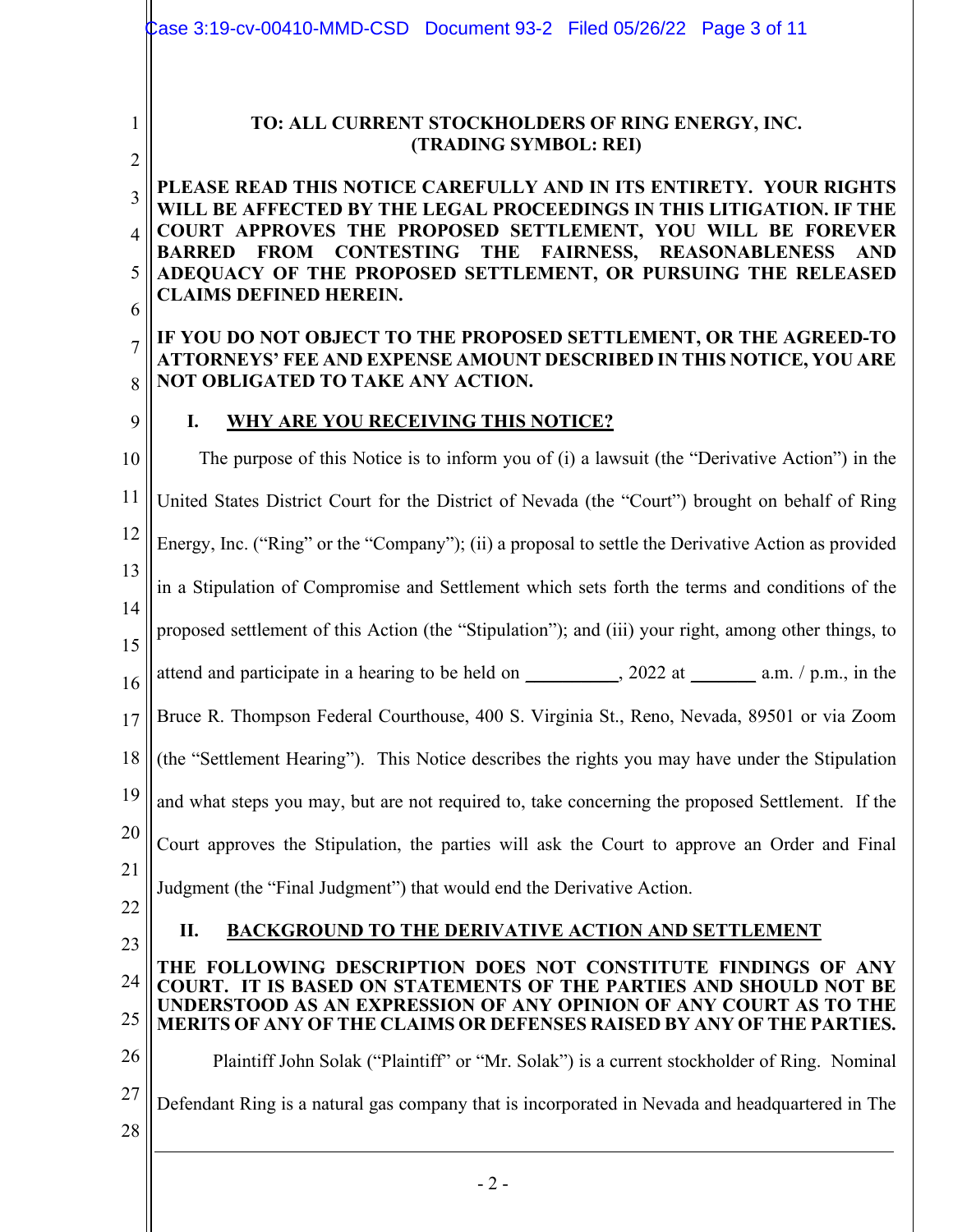1 2 3 4 5 6 Woodlands, Texas focused on the acquisition, exploration, and development of high-quality, oil and liquids rich assets in the Permian Basin of Texas and New Mexico. Lloyd T. Rochford, Kelly Hoffman, David Fowler, Stanley McCabe, Anthony B. Petrelli, Regina Roesener, and Clayton E. Woodrum (collectively, the "Individual Defendants" and together with Ring, "Defendants") are all current or former members of Ring's Board of Directors (the "Board").

7 8 9 10 11 12 13 14 15 16 17 18 On July 19, 2019, Plaintiff filed a shareholder derivative complaint (the "Complaint") in the United States District Court for the District of Nevada, alleging, *inter alia*, that the Individual Defendants breached their fiduciary duties to the Company, were unjustly enriched, and wasted the Company's assets by compensating themselves at an excessive level in comparison to its peers in years 2017 through 2020, and violated Section 14(a) of the Securities Exchange Act of 1934, as amended, by including false and/or misleading information related to director compensation in the Company's proxy statements. Based on these allegations, Plaintiff alleged that certain directors and officers of Ring breached their fiduciary duty, were unjustly enriched, wasted corporate assets, and violated Section 14(a) of the Securities Exchange Act of 1934, as amended. On September 30, 2019, Defendants moved to dismiss the Complaint, and the Defendants' motion was granted by the Court on April 14, 2020.

19 20 21 22 23 24 25 26 27 28 On April 29, 2020, Plaintiff filed an amended shareholder derivative complaint (the "Amended Complaint) alleging, *inter alia*, that Ring's policies and practices concerning nonemployee director compensation resulted in the Board's non-employee members being compensated at an excessive level in comparison to its peers in years 2017 through 2020, that Ring's nonemployee director compensation had not been approved by the Company's shareholders, and that the Company's proxy statements related to director compensation were false and/or misleading. Specifically, the Complaint alleges that in fiscal years 2017, 2018, 2019, and 2020 Ring paid excessive compensation to its non-employee directors relative to the compensation paid to non-

- 3 -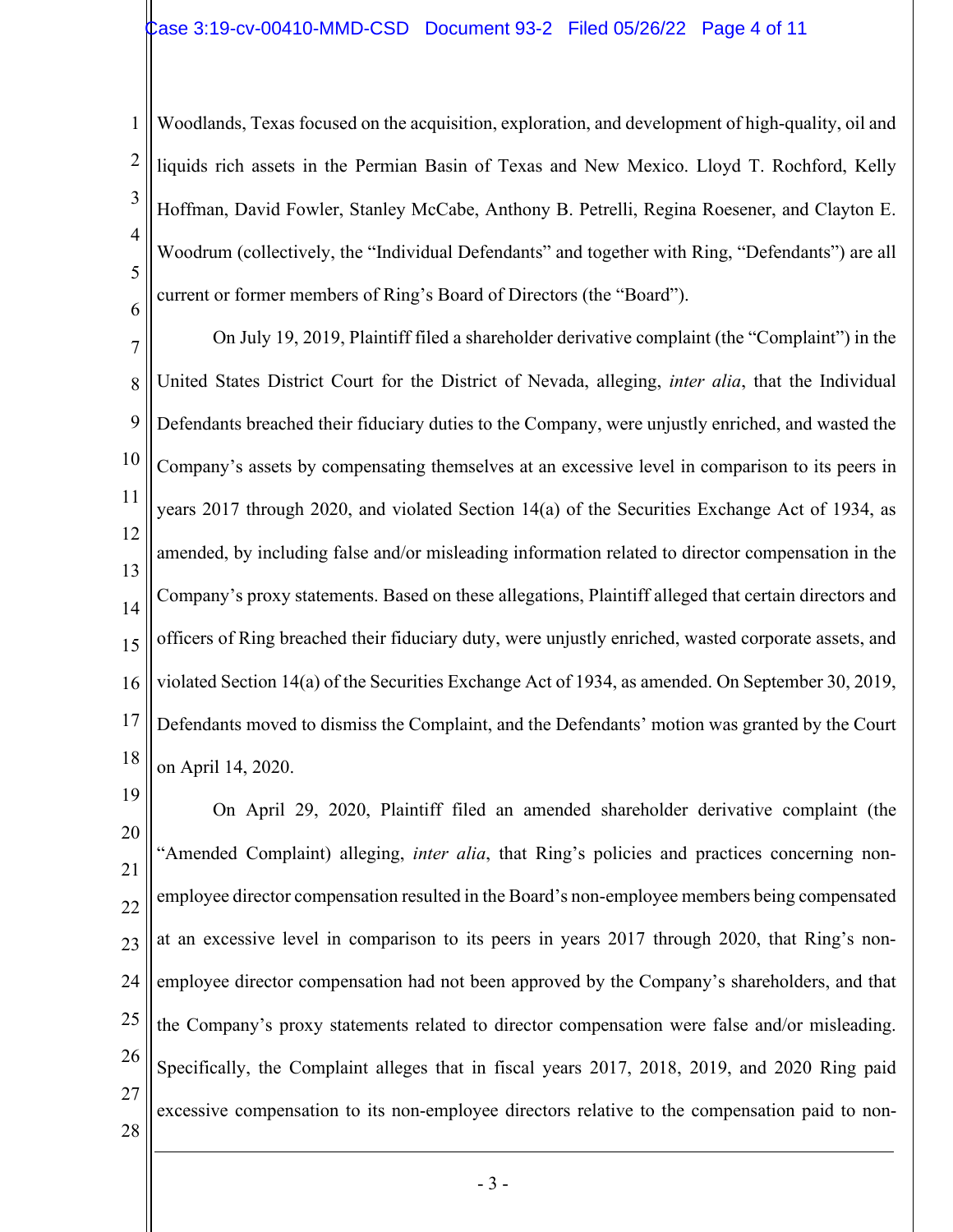1 2 3 4 5 6 7 employee directors at Ring's alleged peer companies. Based on these allegations, Plaintiff alleged that certain directors and officers of Ring breached their fiduciary duty, were unjustly enriched, wasted corporate assets, and violated Section 14(a) of the Securities Exchange Act of 1934, as amended. The Individual Defendants deny all of the wrongdoing alleged in the Complaint, including that the compensation paid to Ring's non-employee directors in fiscal years 2017, 2018, 2019, and 2020 was excessive.

8 9 10 11 12 13 14 15 16 17 18 19 20 On June 30, 2020, defendants moved to dismiss the Amended Complaint, and the defendants' motion was granted by the Court on September 3, 2020. On September 11, 2020, Mr. Solak filed a motion for reconsideration of the Court's dismissal of the Amended Complaint, which the Court granted on December 18, 2020. Then, on February 18, 2021, Defendants filed an Answer to the Amended Complaint. Between March 12, 2021 and February 2022, the parties engaged in substantial discovery, including: (i) demanding and responding to numerous written discovery requests; (ii) defendants' production of 3,724 documents; (iii) noticing and preparing for depositions of all defendants; and (iv) briefing and arguing a motion to compel. Following numerous rounds of negotiations between the parties, on March 1, 2022, the parties reached an agreement to settle all of the claims in the Derivative Action upon the terms and subject to the conditions set forth in the Stipulation (the "Settlement").

#### 21 22 **THE COURT HAS NOT FINALLY DETERMINED THE MERITS OF PLAINTIFF'S CLAIMS OR THE DEFENSES THERETO. THIS NOTICE DOES NOT IMPLY THAT THERE HAS BEEN OR WOULD BE ANY FINDING OF VIOLATION OF THE LAW BY THE INDIVIDUAL DEFENDANTS OR THAT RECOVERY COULD BE HAD IN ANY AMOUNT IF THE ACTION WAS NOT SETTLED.**

23

#### **III. WHAT ARE THE TERMS OF THE SETTLEMENT?**

24 25 26 27 28 During the course of the Derivative Action, Plaintiff asserts that Ring implemented a host of corporate governance reforms, including: (i) reconstituting the Company's Board; (ii) hiring new officers; and (iii) changing the Company's corporate policies, practices, and disclosures, including: (a) updating the reported compensation in Ring's Director Compensation Tables; (b) reducing the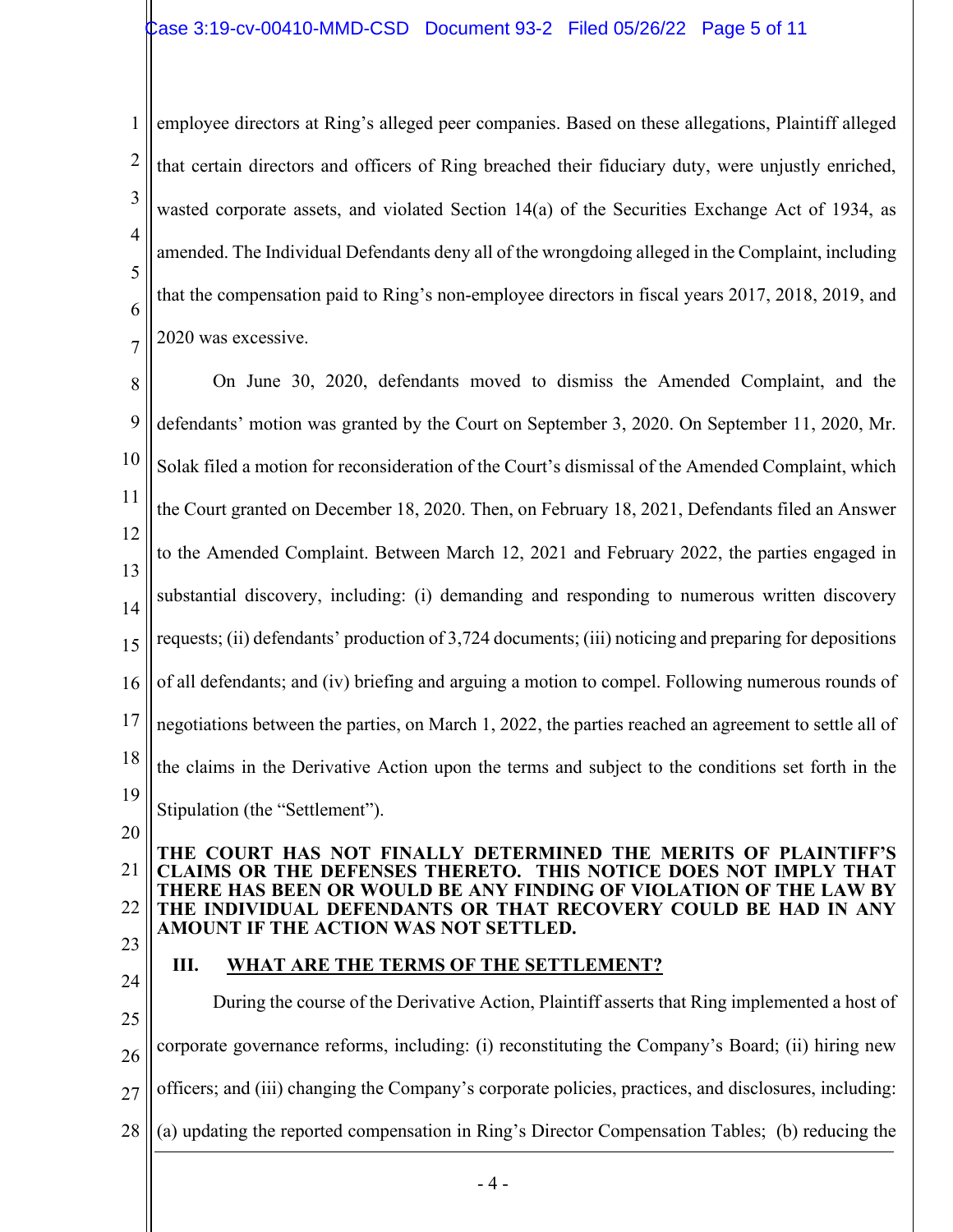1 2 3 4 number of potentially conflicted and/or non-independent members of the Board; (c) adopting a "sayon-pay" advisory shareholder vote on executive compensation; and (d) awarding non-director grants with lower reported values than those addressed in the Amended Complaint (together, the "Corporate Governance Reforms").

- 5
- 6

### **IV. WHAT CLAIMS WILL THE SETTLEMENT RELEASE?**

7 8 9 10 11 12 Upon the effective date of the Settlement, the Releasing Persons (as defined below) shall be deemed to have, and by operation of the Final Judgment shall have, fully, finally, and forever settled, released, discharged, extinguished, and dismissed with prejudice the Released Claims (as defined below) against the Individual Defendants and each and all of the Released Persons (as defined below); provided, however, that such release shall not affect any claims or impair or restrict the rights of any Settling Party to enforce the terms of the Stipulation.

- 13 14 15 16 17 18 19 20 21 22 23 24 25 26 27 "Released Claims" means and includes any and all claims for relief or causes of action, debts, demands, rights, liabilities, losses, and claims whatsoever, known or unknown, fixed or contingent, accrued or unaccrued, liquidated or unliquidated, at law or in equity, matured or unmatured, suspected or unsuspected, apparent or unapparent, and without regard to the subsequent discovery of additional or different facts, that have been or could have been asserted by Plaintiff as a stockholder of Ring, or any other Ring stockholder, or any other Person acting or purporting to act derivatively on behalf of Ring against the Released Persons, in the Derivative Action or in any other forum arising out of, or based upon, any of the allegations, transactions, facts, matters, events, disclosures, non-disclosures, occurrences, representations, statements, acts or omissions, alleged or referred to in the Complaint, including, without limitation, (i) any compensation Ring paid to its non-employee directors from January 1, 2013, through the Effective Date, (ii) any non-employee director compensation plan, policies, or guidelines in effect at Ring from January 1, 2013, through the Effective Date, (iii) the disclosure of director compensation in the Company's proxy statements,
- 28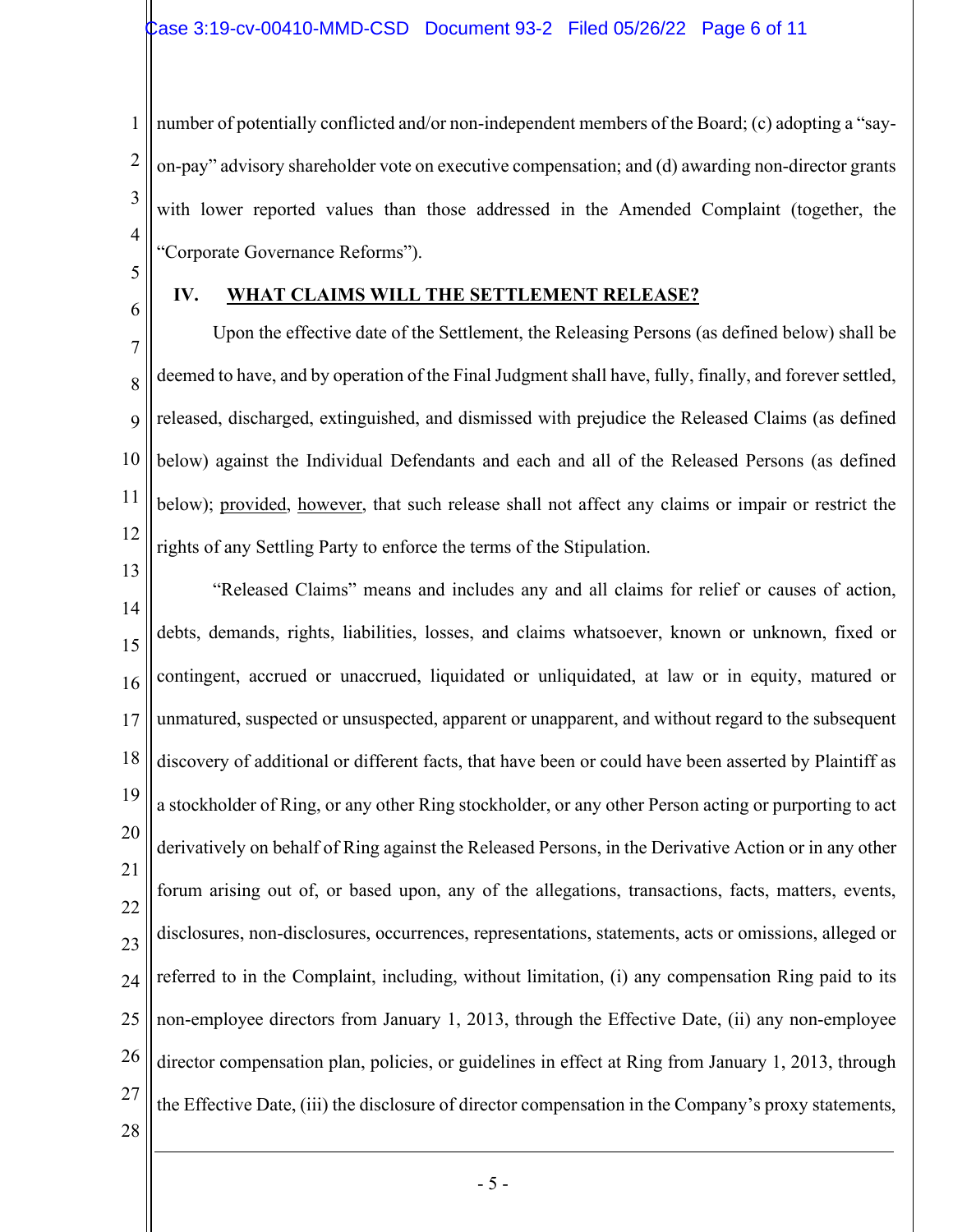1 2 3 4 5 and (iv) any decision of the Company's officers or directors related to the foregoing; provided, however, that it is understood that "Released Claims" and any release provided by this Settlement shall not include: (a) any claims to enforce the Settlement, and (b) any claims by Defendants or any other insured to enforce their rights under any contract or policy of insurance.

6 7 8 9 "Released Persons" means the Individual Defendants and their predecessors, successors, subsidiaries, affiliates, agents, attorneys, insurers, and each of their past or present officers, directors, and employees. "Released Persons" also includes Ring and all current and former officers, directors, or employees of Ring that could have been named in the Derivative Action.

10

#### **V. WHAT ARE THE REASONS FOR SETTLING THE ACTION?**

11 12 13 14 15 16 17 18 19 20 Plaintiff's entry into the Stipulation and the Settlement is not intended to be and shall not be construed as an admission or concession concerning the relative strength or merit of the claims alleged in the Derivative Action. Plaintiff's Counsel has taken into account the uncertain outcome and the risk of any litigation, especially in complex cases such as the Derivative Action, as well as the difficulties and delays inherent in such litigation, and Plaintiff's Counsel is also mindful of the inherent problems of proof and possible defenses to the claims alleged in such action. Based upon Plaintiff's Counsel's evaluation, Plaintiff has determined that the Settlement is fair, reasonable, adequate, and in the best interests of Ring and its stockholders and has agreed to settle the Derivative Action upon the terms and subject to the conditions set forth herein.

22 23 24 25 26 The Individual Defendants have denied, and continue to deny, any and all allegations of wrongdoing or liability asserted in the Derivative Action. The Individual Defendants have further asserted, and continue to assert, that at all relevant times, they acted in good faith and in a manner that they reasonably believed to be in the best interests of Ring and its stockholders in connection with the Company's compensation practices. Defendants are entering into the Stipulation and the

27 28

21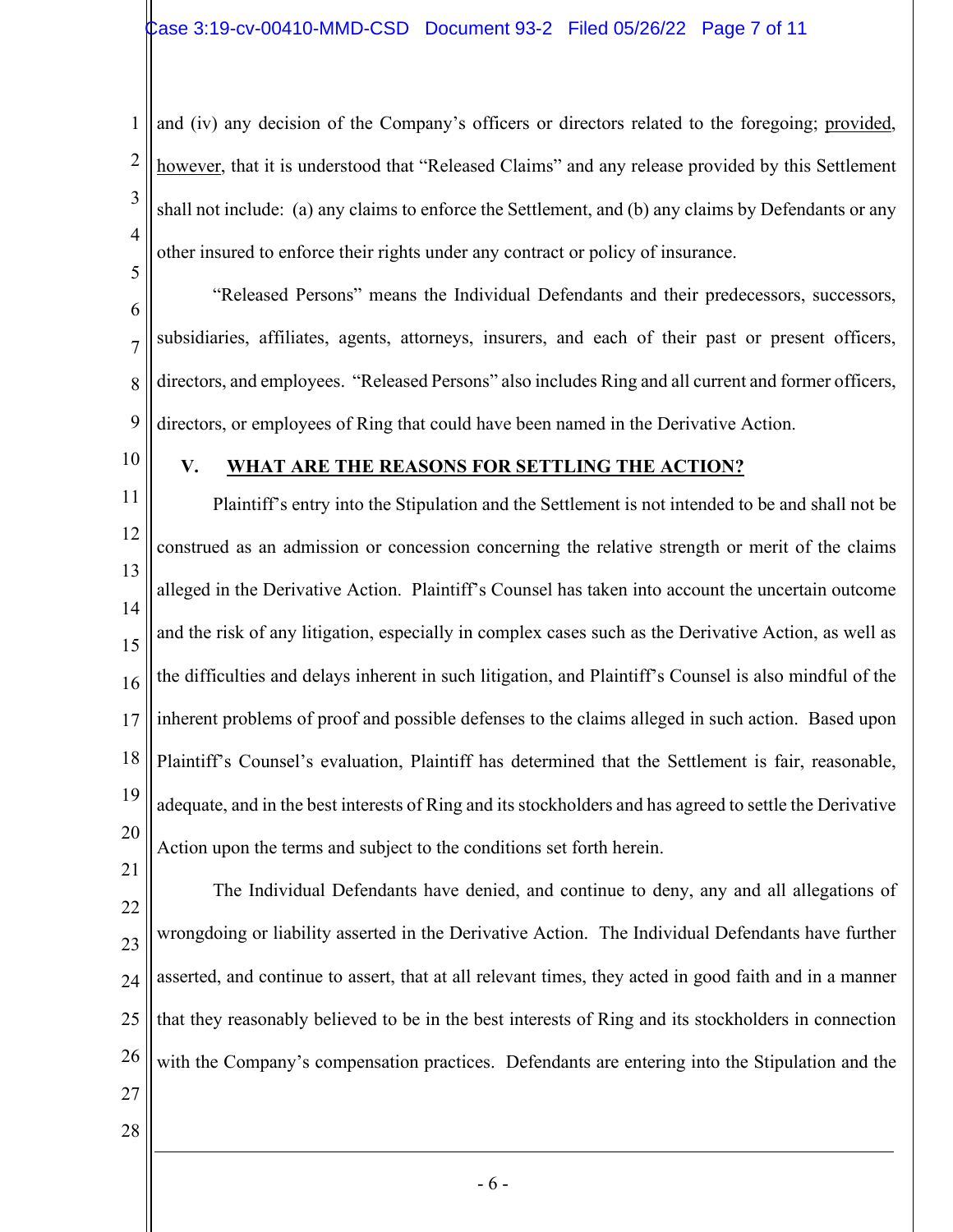1 2 Settlement solely to eliminate the uncertainty, distraction, disruption, burden, risk, and expense of further litigation.

3

### **VI. HOW WILL THE ATTORNEYS GET PAID?**

4 5 6 7 8 9 10 11 12 13 14 15 16 17 18 19 20 After agreeing to the terms of the Settlement other than with respect to the amount of any attorneys' fees and expenses to be paid to Plaintiff's Counsel, Plaintiff's Counsel and Defendants separately negotiated the appropriate amount of attorneys' fees and expenses to be paid to Plaintiff's Counsel. Plaintiff and Defendants did not discuss the appropriateness or amount of attorneys' fees and expenses at any time prior to reaching agreement on the terms of the Settlement, and the Settling Parties understood at all times that the Settlement was not contingent upon agreement or payment of any attorneys' fees and expenses to Plaintiff's Counsel. In recognition of the terms of the Settlement and the prosecution and settlement of the Derivative Action, and subject to Court approval, Plaintiff's Counsel may apply to the Court for an award of attorneys' fees and expenses for up to \$150,000 (the "Fee and Expense Amount"), which Defendants have agreed not to oppose. The Fee and Expense Amount will be paid by Ring and/or its insurers. This Fee and Expense Amount includes the fees and expenses incurred in connection with the prosecution and settlement of the Derivative Action. Plaintiff's Counsel will not make an application for attorneys' fees or expenses in any other jurisdiction. Except as otherwise provided in the Stipulation, each of the Settling Parties shall bear his, her, or its own fees and costs.

21 22

#### **VII. WHEN WILL THE SETTLEMENT HEARING TAKE PLACE?**

23 24 25 26 27 28 The Court has scheduled a Settlement Hearing to be held on  $\qquad \qquad , 2022$  at a.m. / p.m., in the Bruce R. Thompson Federal Courthouse, 400 S. Virginia St., Reno, Nevada, 89501. At the Settlement Hearing, the Court will consider whether the terms of the Settlement are fair, reasonable, and adequate and thus should be finally approved, whether the Fee and Expense Amount should be approved, and whether the Derivative Action should be dismissed with prejudice by entry of the Final Judgment pursuant to the Stipulation. The Court will also hear and determine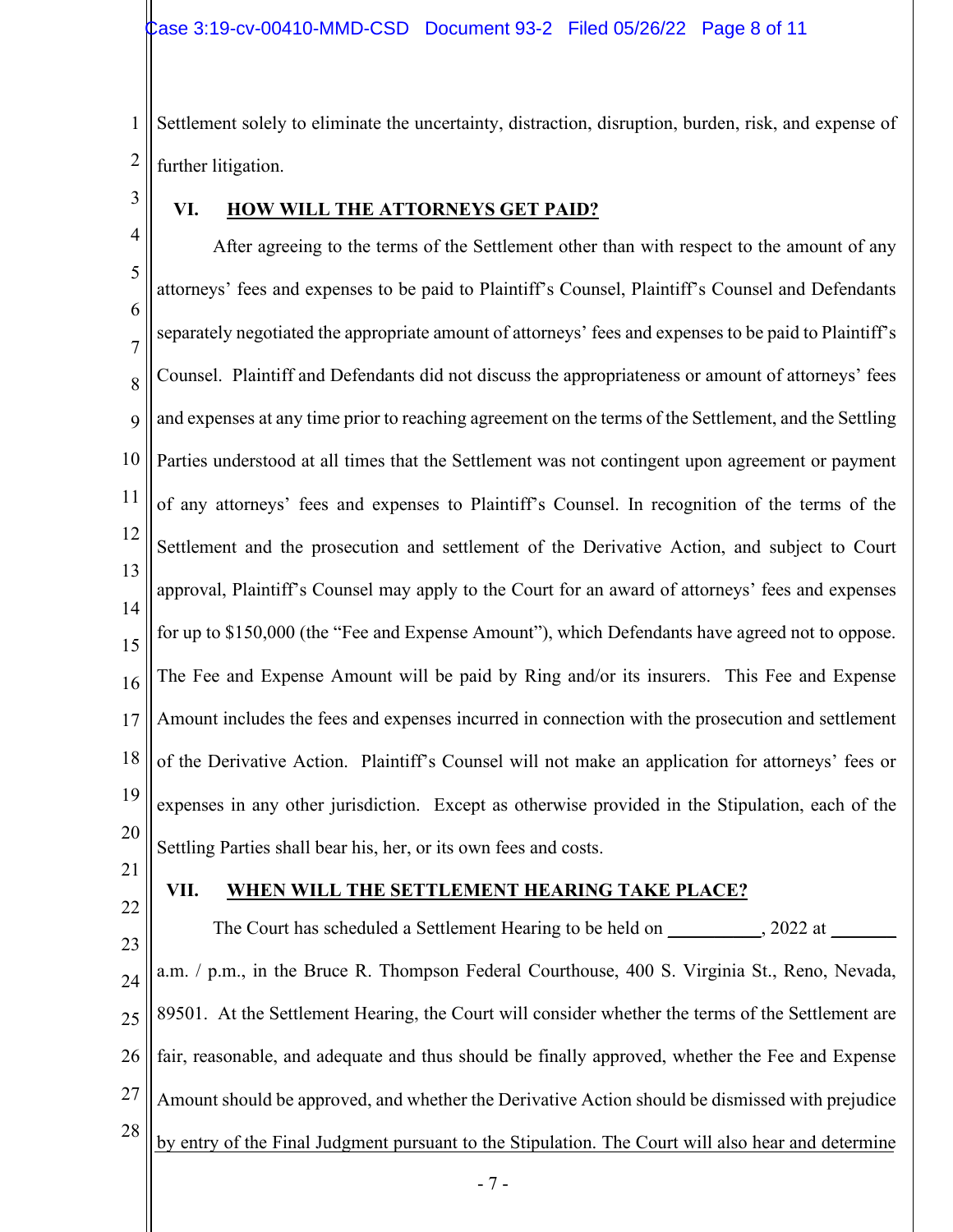1 2 3 4 5 6 7 objections, if any, to the proposed Settlement and the Fee and Expense Amount and rule on such other matters as the Court may deem appropriate. The Court may adjourn the Settlement Hearing from time to time without further notice to anyone other than the Settling Parties and any Objectors (as defined below). The Court reserves the right to approve the Stipulation at or after the Settlement Hearing with such modifications as may be consented to by the Settling Parties to the Stipulation and without further notice.

8

### **VIII. DO I HAVE A RIGHT TO APPEAR AND OBJECT?**

9 10 11 12 13 14 15 16 17 18 19 20 21 22 23 24 25 26 Any record or beneficial stockholder of Ring who objects to the Stipulation, the proposed Final Judgment to be entered, and/or the Fee and Expense Amount who wishes to be heard ("Objector"), may appear in person or by his, her, or its attorney at the Settlement Hearing and present any evidence or argument that may be proper and relevant; provided, however, that no Objector shall be heard or entitled to contest the approval of the terms and conditions of the Settlement, or, if approved, the Final Judgment to be entered thereon, unless he, she, or it has, no later than ten (10) calendar days before the Settlement Hearing (unless the Court in its discretion shall thereafter otherwise direct, upon application of such person and for good cause shown), filed with the Clerk of Court for the United States District Court for the District of Nevada, Bruce R. Thompson Federal Courthouse, 400 S. Virginia St., Reno, Nevada, 89501, and served upon counsel listed below, the following: (i) proof of current ownership of Ring stock; (ii) a written notice of the Objector's intention to appear that states the Objector's name, address, and telephone number and, if represented, the Objector's counsel; (iii) a detailed statement of all of the grounds thereon and the reasons for the Objector's desire to appear and to be heard, and (iv) all documents or writings which the Objector desires the Court to consider. Such filings must be served upon the following counsel by hand delivery, overnight mail, or the Court's electronic filing and service system:

- 27
- 28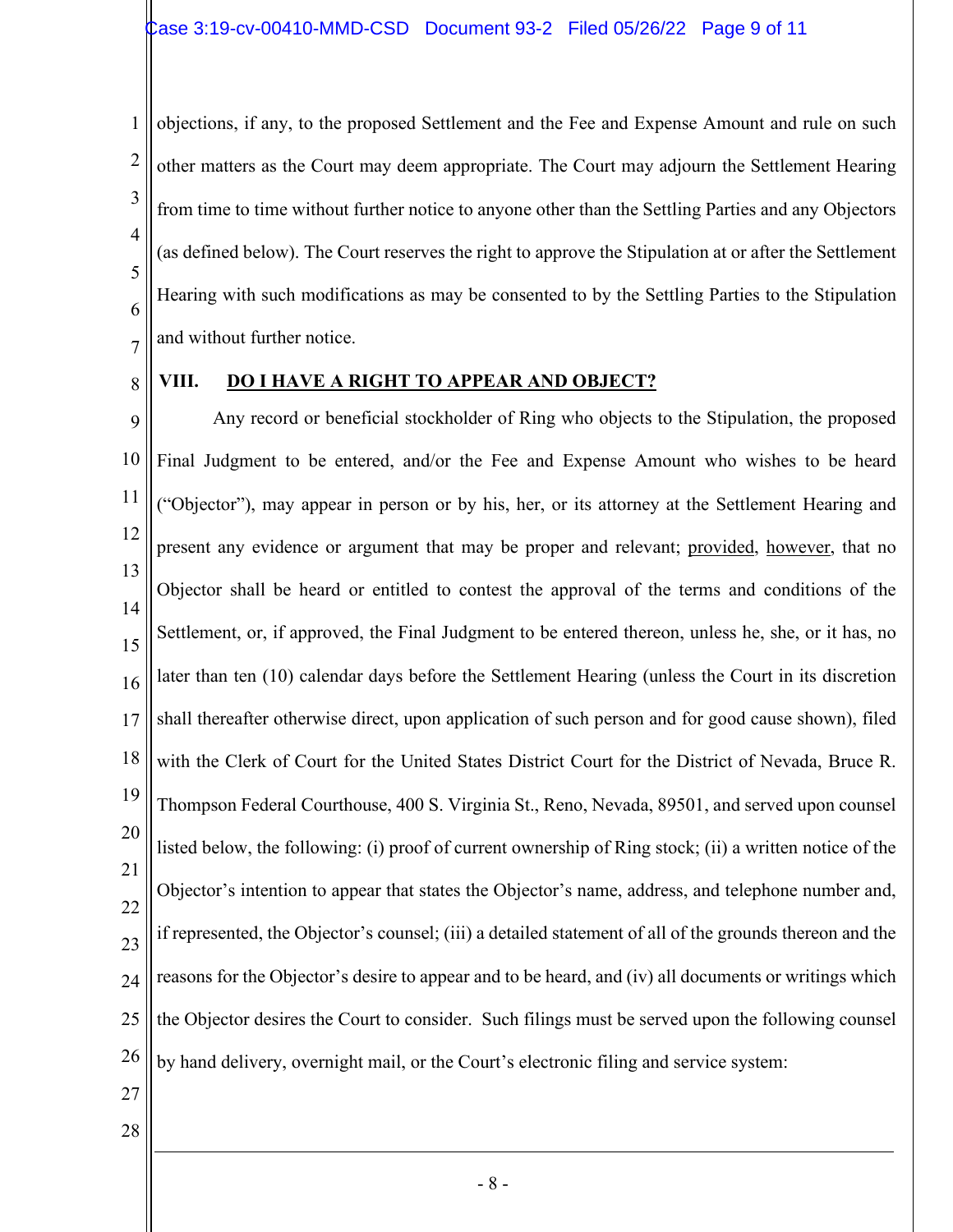1 2 3 4 5 6 7 8 9 10 11 12 13 14 15 16 17 18 19 20 21 22 23 24 25 26 27 28 **THE O'MARA LAW FIRM, P.C.** David C. O'Mara (NV Bar 8599) 311 E. Liberty St. Reno, Nevada 89501 Tel: (775) 323-1321 [david@omaralaw.net](mailto:david@omaralaw.net) *Attorneys for Plaintiff* **DICKINSON WRIGHT PLLC** Michael N. Feder (NV Bar 7332) 3883 Howard Hughes Pkwy., Suite 800 Las Vegas, Nevada 89169 Tel: (702) 550-4440 [mfeder@dickinson-wright.com](mailto:mfeder@dickinson-wright.com) *Attorneys for Defendants* Any Person who fails to object in the manner prescribed above shall be deemed to have waived such objection (including the right to appeal), unless the Court in its discretion allows such objection to be heard at the Settlement Hearing, and shall forever be barred from raising such objection in the Derivative Action or any other action or proceeding or otherwise contesting the Stipulation or the Fee and Expense Amount, and will otherwise be bound by the Final Judgment to be entered and the releases to be given. **IX. HOW DO I GET ADDITIONAL INFORMATION?** This Notice summarizes the Stipulation. It is *not* a complete statement of the events of the Derivative Action or the Stipulation. For additional information about the Derivative Action and the Settlement, please refer to the documents filed with the Court and the Stipulation. You may examine the Court files during regular business hours of each business day at the office of the Clerk of Court for the United States District Court for the District of Nevada, Bruce R. Thompson Federal Courthouse, 400 S. Virginia St., Reno, Nevada, 89501. The Clerk's office will not mail copies of documents to you. For more information concerning the Settlement, you may also write, call, or email Plaintiff's Counsel at: Newman Ferrara LLP, c/o Jeffrey M. Norton, 1250 Broadway, 27<sup>th</sup> Fl., New York, New York 10001; Telephone: (212) 619-5400; or email *jnorton@nfllp.com*. Within fourteen (14) business days after the entry of the Scheduling Order, Ring shall mail or cause to be mailed the Notice to all record Ring stockholders at their respective addresses NOTICE TO PERSONS OR ENTITIES HOLDING RECORD OWNERSHIP ON BEHALF OF OTHERS Case 3:19-cv-00410-MMD-CSD Document 93-2 Filed 05/26/22 Page 10 of 11